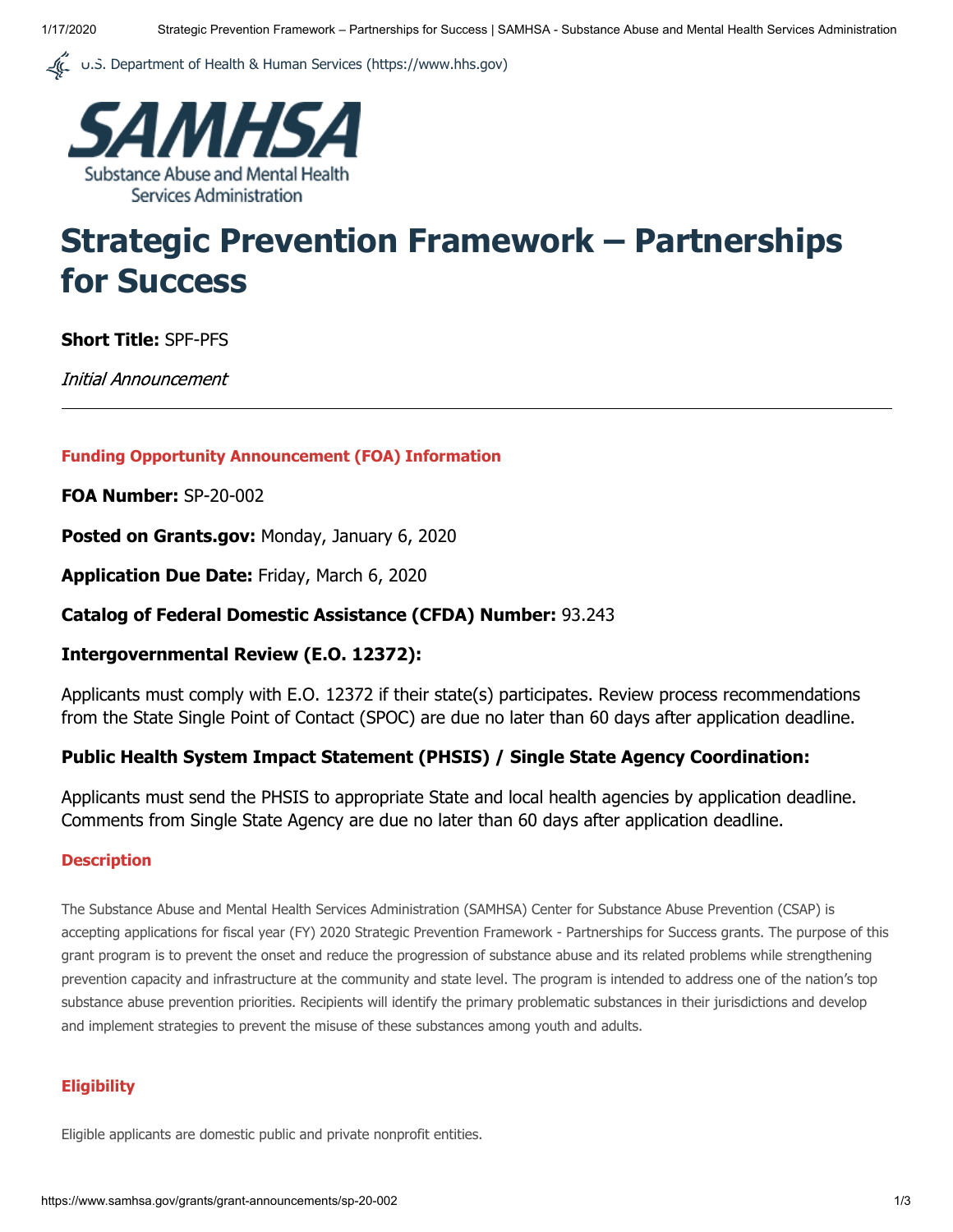**Recipients who have received funding under SP-16-003, SP-18-008, or SP-19-004 are not eligible to apply for funding under this FOA.**

#### **Award Information**

**Funding Mechanism:** Grant

**Anticipated Total Available Funding:** \$27,700,000

#### **Anticipated Number of Awards:**

27-92 (At least 15 awards will be made to tribes/tribal organizations pending adequate application volume).

**Anticipated Award Amount:** From \$300,000 to \$1,000,000 per year

**Length of Project:** Up to five years

#### **Cost Sharing/Match Required?:** No

**Proposed budgets cannot exceed \$300,000 or \$1,000,000 in total costs (direct and indirect) in any year of the proposed project.** Annual continuation awards will depend on the availability of funds, grantee progress in meeting project goals and objectives, timely submission of required data and reports, and compliance with all terms and conditions of award.

#### **Contact Information**

### **Program Issues**

Damaris Richardson Center for Substance Abuse Prevention Substance Abuse and Mental Health Services Administration (240) 276-2437 [damaris.richardson@samhsa.hhs.gov \(https://www.samhsa.govmailto:damaris.richardson@samhsa.hhs.gov\)](mailto:damaris.richardson@samhsa.hhs.gov)

## **Grants Management and Budget Issues**

Corey Sullivan Office of Financial Resources, Division of Grants Management Substance Abuse and Mental Health Services Administration (240) 276-1213 [FOACSAP@samhsa.hhs.gov \(https://www.samhsa.govmailto: foacsap@samhsa.hhs.gov\)](mailto:%E2%80%8BFOACSAP@samhsa.hhs.gov)

## **Application Materials**

- [FOA Document \(PDF | 1.12 MB\) \(https://www.samhsa.gov/sites/default/files/grants/pdf/fy-2020-spf-pfs-foa.pdf\)](https://www.samhsa.gov/sites/default/files/grants/pdf/fy-2020-spf-pfs-foa.pdf)
- [FOA Document \(DOC | 173.02 KB\) \(https://www.samhsa.gov/sites/default/files/grants/doc/fy-2020-spf-pfs-foa.docx\)](https://www.samhsa.gov/sites/default/files/grants/doc/fy-2020-spf-pfs-foa.docx)